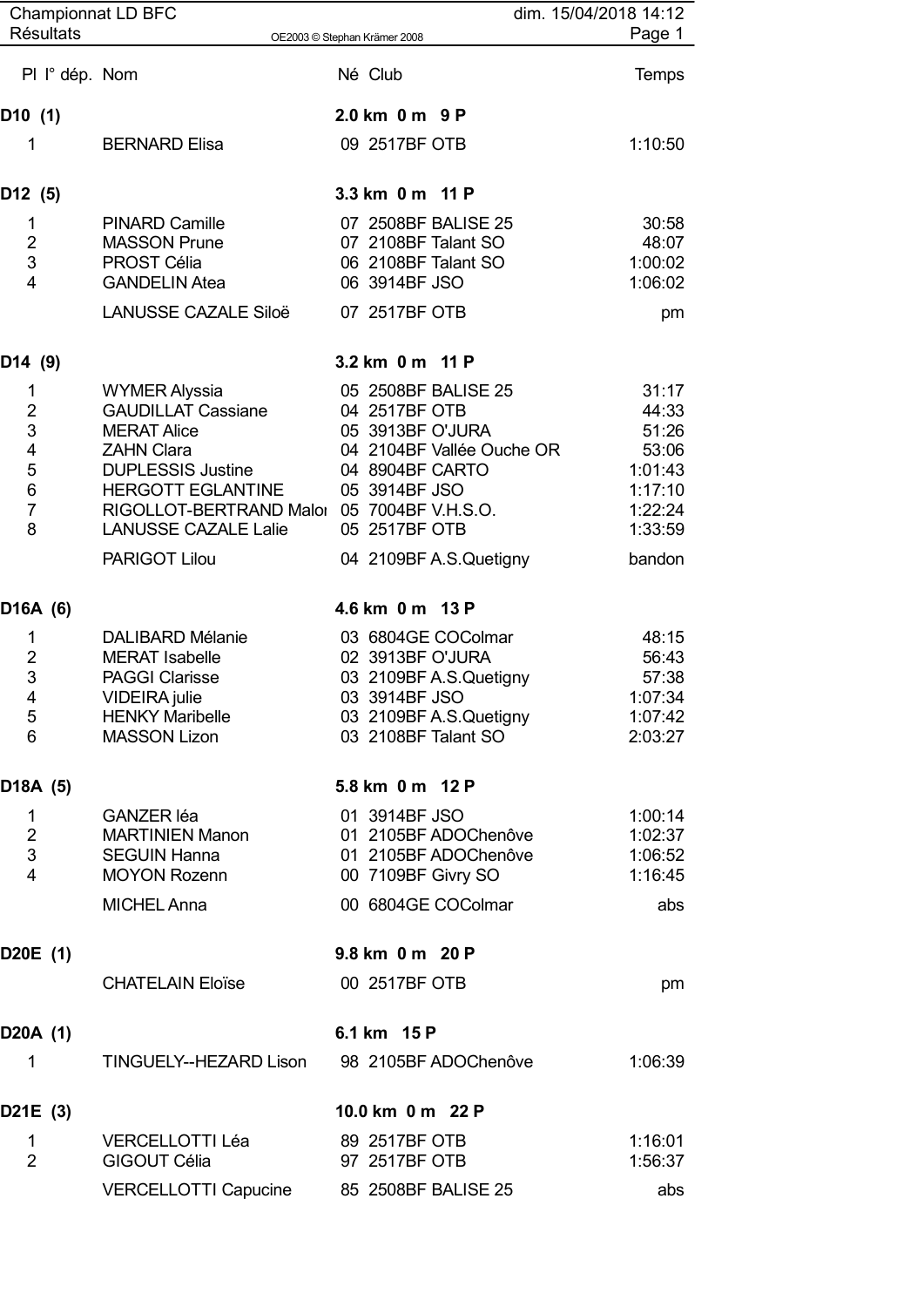| <b>Championnat LD BFC</b><br><b>Résultats</b> |                                                 |                                                       | dim. 15/04/2018 14:12 | Page 2             |
|-----------------------------------------------|-------------------------------------------------|-------------------------------------------------------|-----------------------|--------------------|
|                                               |                                                 | OE2003 © Stephan Krämer 2008                          |                       |                    |
| PI l° dép. Nom                                |                                                 | Né Club                                               |                       | <b>Temps</b>       |
| D21A (2)                                      |                                                 | 6.1 km 15 P                                           |                       |                    |
| $\mathbf 1$                                   | <b>DONET Elodie</b>                             | 94 2109BF A.S.Quetigny                                |                       | 1:07:14            |
|                                               | BOURGEOIS REPUBLIQUE M 97 2517BF OTB            |                                                       |                       | bandon             |
| D21C (1)                                      |                                                 | 5.4 km 0 m 10 P                                       |                       |                    |
| 1                                             | <b>POURRE Marion</b>                            | 94 2508BF BALISE 25                                   |                       | 1:20:34            |
| D35 (4)                                       |                                                 | 6.1 km 15 P                                           |                       |                    |
| 1                                             | <b>GROSPERRIN Marlène</b>                       | 80 3914BF JSO                                         |                       | 53:18              |
| $\overline{2}$<br>3                           | <b>VOUILLON Noémie</b><br><b>BARDEY Mélanie</b> | 80 2105BF ADOChenôve<br>81 7004BF V.H.S.O.            |                       | 59:30<br>1:34:50   |
| $\overline{4}$                                | <b>TRIMBUR Emilie</b>                           | 79 7004BF V.H.S.O.                                    |                       | 2:27:45            |
| D40 (5)                                       |                                                 | 5.8 km 0 m 12 P                                       |                       |                    |
| 1                                             | PARIGOT Virginie                                | 75 2109BF A.S.Quetigny                                |                       | 1:00:15            |
| $\overline{2}$                                | DE MARCH Angélique                              | 77 2108BF Talant SO                                   |                       | 1:33:34            |
| 3                                             | <b>PINARD Magalie</b>                           | 77 2508BF BALISE 25                                   |                       | 1:41:34            |
| $\overline{4}$                                | LANUSSE CAZALE Sarah                            | 77 2517BF OTB                                         |                       | 2:13:25            |
|                                               | <b>RUAUD Helene</b>                             | 78 2508BF BALISE 25                                   |                       | pm                 |
| D40C (2)                                      |                                                 | 3.9 km 0 m 9 P                                        |                       |                    |
| 1                                             | LATASTE Jana                                    | 66 6804GE COColmar                                    |                       | 1:07:01            |
| $\overline{2}$                                | <b>GONNEAUD Agnès</b>                           | 70 7109BF Givry SO                                    |                       | 1:10:34            |
| D45 (1)                                       |                                                 | 5.8 km 0 m 12 P                                       |                       |                    |
| $\mathbf 1$                                   | <b>DENIER Anne-Françoise</b>                    | 69 7109BF Givry SO                                    |                       | 1:06:45            |
| D50 (5)                                       |                                                 | 5.4 km 0 m 10 P                                       |                       |                    |
| 1                                             | <b>HUCHON Patricia</b>                          | 65 2108BF Talant SO                                   |                       | 1:03:37            |
| $\overline{2}$<br>$\sqrt{3}$                  | <b>WYMER Isabelle</b><br><b>POURRE Valerie</b>  | 68 2508BF BALISE 25<br>67 2508BF BALISE 25            |                       | 1:06:31<br>1:07:36 |
| $\overline{4}$                                | <b>FIGUIERE Valérie</b>                         | 67 7109BF Givry SO                                    |                       | 1:08:01            |
|                                               | <b>MERAT Catherine</b>                          | 66 3913BF O'JURA                                      |                       | bandon             |
| D55 (4)                                       |                                                 | 5.4 km 0 m 10 P                                       |                       |                    |
| 1                                             | <b>GUINOT Véronique</b>                         | 62 2108BF Talant SO                                   |                       | 1:09:08            |
| $\overline{2}$                                | <b>PERE Catherine</b>                           | 61 2105BF ADOChenôve                                  |                       | 1:14:53            |
| 3                                             | <b>BOUCHAN Christine</b>                        | 59 9006BF RAMBO                                       |                       | 1:44:17            |
|                                               | <b>ARMBRUSTER Marie</b>                         | 60 2508BF BALISE 25                                   |                       | pm                 |
| D60 (3)                                       |                                                 | 3.9 km 0 m 9 P                                        |                       |                    |
| 1                                             | PAPILLON Françoise                              | 55 2109BF A.S.Quetigny                                |                       | 1:16:37            |
|                                               | <b>GOLMARD Chantal</b><br><b>LOISY Sylvie</b>   | 56 2101BF A.B.C.O. DIJON<br>56 2104BF Vallée Ouche OR |                       | pm<br>abs          |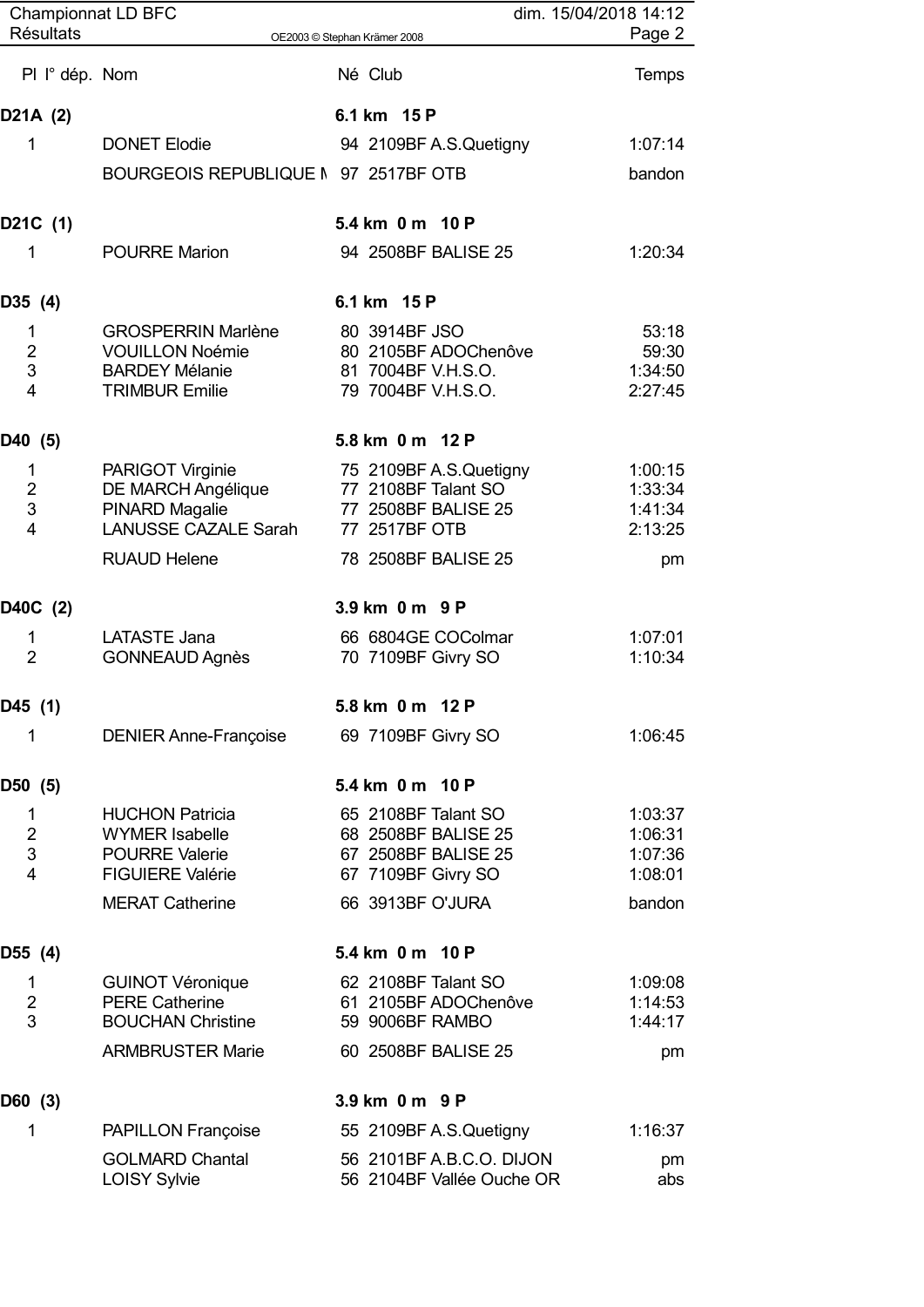|                           | <b>Championnat LD BFC</b>   |                              | dim. 15/04/2018 14:12 |
|---------------------------|-----------------------------|------------------------------|-----------------------|
| <b>Résultats</b>          |                             | OE2003 © Stephan Krämer 2008 | Page 3                |
| PI I° dép. Nom            |                             | Né Club                      | <b>Temps</b>          |
| D65 (4)                   |                             | 3.9 km 0 m 9 P               |                       |
| 1                         | <b>ROBERT Martine</b>       | 49 7004BF V.H.S.O.           | 1:04:34               |
| $\overline{2}$            | <b>CHALOPIN Catherine</b>   | 51 2105BF ADOChenôve         | 1:06:19               |
| 3                         | <b>ENARD Monique</b>        | 50 2101BF A.B.C.O. DIJON     | 1:49:15               |
| $\overline{4}$            | <b>RUAUD Agnes</b>          | 51 2508BF BALISE 25          | 2:00:03               |
| D70 (1)                   |                             | 3.9 km 0 m 9 P               |                       |
| 1                         | <b>ABISSE Gisele</b>        | 43 2508BF BALISE 25          | 1:33:32               |
| H10 (8)                   |                             | 2.0 km 0 m 9 P               |                       |
| $\mathbf{1}$              | <b>FOLTZER Albin</b>        | 09 2517BF OTB                | 27:01                 |
| $\overline{2}$            | <b>HENKY Edouard</b>        | 09 2109BF A.S.Quetigny       | 35:24                 |
| 3                         | <b>RIZZOTTO Paul</b>        | 08 2508BF BALISE 25          | 36:30                 |
| $\overline{4}$            | <b>GANZER Victorien</b>     | 08 3914BF JSO                | 37:49                 |
| 5                         | <b>BARDEY Siméon</b>        | 08 7004BF V.H.S.O.           | 39:04                 |
| $\,6$                     | <b>MARKEY Valentin</b>      | 08 2109BF A.S.Quetigny       | 48:48                 |
| $\overline{7}$            | <b>VADOT VOUILLON Jules</b> | 09 2105BF ADOChenôve         | 1:13:53               |
|                           | <b>HERGOTT ROBIN</b>        | 08 3914BF JSO                | pm                    |
| H12 (6)                   |                             | 3.3 km 0 m 11 P              |                       |
| 1                         | <b>DEVALLEZ Thibault</b>    | 07 2104BF Vallée Ouche OR    | 34:09                 |
| $\overline{2}$            | <b>CERRUTI Mathéo</b>       | 06 3914BF JSO                | 40:34                 |
| 3                         | <b>DANNECKER Ulysse</b>     | 06 3913BF O'JURA             | 46:12                 |
| $\overline{4}$            | <b>BARDEY Félix</b>         | 07 7004BF V.H.S.O.           | 1:04:48               |
| 5                         | <b>MILLIERE Arsène</b>      | 06 2109BF A.S.Quetigny       | 1:27:13               |
|                           | RIZZOTTO Lucas              | 06 2508BF BALISE 25          | pm                    |
| H14 (4)                   |                             | 4.0 km 0 m 13 P              |                       |
| 1                         | PINARD Aurélien             | 05 2508BF BALISE 25          | 43:38                 |
| $\overline{2}$            | <b>MILHEM Rudy</b>          | 04 2108BF Talant SO          | 1:13:06               |
| 3                         | <b>FLECK Thomas</b>         | 05 2517BF OTB                | 1:22:01               |
| $\overline{4}$            | PERDRIZET Augustin          | 05 2109BF A.S.Quetigny       | 1:22:54               |
| H16A (8)                  |                             | 6.7 km 0 m 18 P              |                       |
| 1                         | <b>PARIGOT Antoine</b>      | 02 2109BF A.S.Quetigny       | 59:29                 |
| $\overline{2}$            | <b>SKOWRONEK Valentin</b>   | 03 2109BF A.S.Quetigny       | 59:31                 |
| $\ensuremath{\mathsf{3}}$ | <b>LATASTE Mathias</b>      | 04 6804GE COColmar           | 1:07:51               |
| $\overline{\mathbf{4}}$   | <b>SKOWRONEK Virgile</b>    | 03 2109BF A.S.Quetigny       | 1:17:57               |
| 5                         | <b>MOYON Benjamin</b>       | 03 7109BF Givry SO           | 1:24:08               |
| $6\phantom{1}6$           | <b>TRIMBUR Léo</b>          | 02 7004BF V.H.S.O.           | 1:32:24               |
|                           | <b>DANNECKER Elliot</b>     | 03 3913BF O'JURA             | pm                    |
|                           | <b>BAECHELE Tom</b>         | 03 9006BF RAMBO              | pm                    |
| H18A (6)                  |                             | 9.8 km 0 m 20 P              |                       |
| 1                         | <b>GUINOT Thibaut</b>       | 00 2108BF Talant SO          | 1:18:45               |
| $\overline{2}$            | <b>TALLANDIER Virgile</b>   | 00 2105BF ADOChenôve         | 1:25:49               |
| 3                         | <b>DANNECKER Victor</b>     | 01 3913BF O'JURA             | 1:53:56               |
| $\overline{\mathbf{4}}$   | <b>MERAT Francois</b>       | 01 3913BF O'JURA             | 1:55:20               |
| 5                         | <b>ISHAK-BOUSHAKI Tom</b>   | 00 2508BF BALISE 25          | 2:09:50               |
| 6                         | <b>ZAHN Hugo</b>            | 01 2104BF Vallée Ouche OR    | 2:35:30               |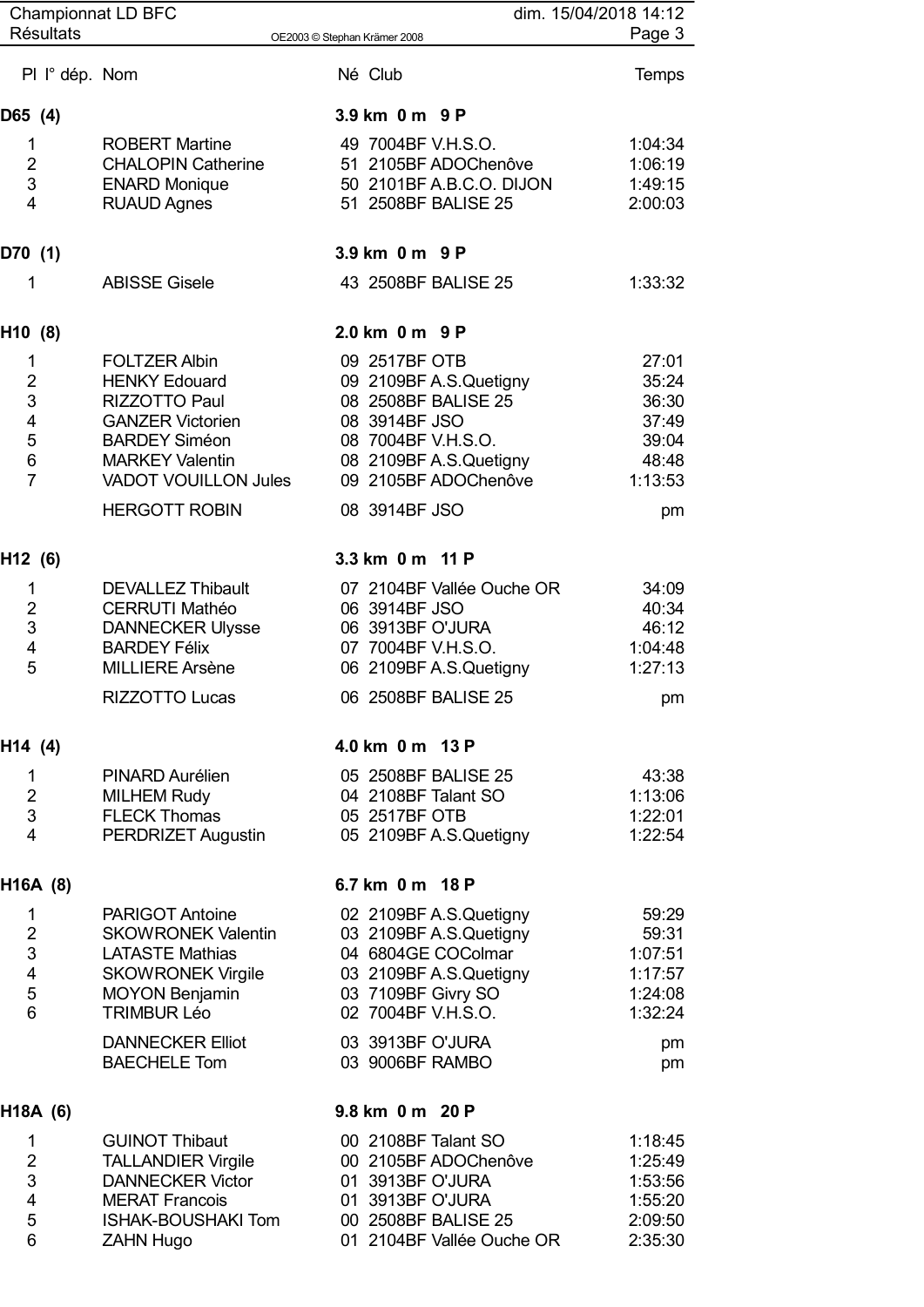| <b>Championnat LD BFC</b> |                                                          |                                           | dim. 15/04/2018 14:12 |
|---------------------------|----------------------------------------------------------|-------------------------------------------|-----------------------|
| <b>Résultats</b>          |                                                          | OE2003 © Stephan Krämer 2008              | Page 4                |
| PI I° dép. Nom            |                                                          | Né Club                                   | <b>Temps</b>          |
| H20E (3)                  |                                                          | 11.5 km 0 m 24 P                          |                       |
| 1                         | <b>HABERKORN Guilhem</b>                                 | 00 2105BF ADOChenôve                      | 1:17:23               |
| $\overline{2}$<br>3       | <b>SAHRAOUI Adel</b>                                     | 99 2517BF OTB<br>98 2508BF BALISE 25      | 1:34:40               |
|                           | <b>WOLZ Aymeric</b>                                      |                                           | 1:34:53               |
| H20A (1)                  |                                                          | 10.0 km 0 m 22 P                          |                       |
|                           | <b>FOLTZER Théo</b>                                      | 99 2517BF OTB                             | abs                   |
| H21E (2)                  |                                                          | 13.6 km 0 m 30 P                          |                       |
| 1                         | <b>CLAUDE Maxime</b>                                     | 94 2517BF OTB                             | 1:54:41               |
| $\overline{2}$            | <b>GIRARD Baptiste</b>                                   | 94 2508BF BALISE 25                       | 1:55:32               |
| H21A (5)                  |                                                          | 11.5 km 0 m 24 P                          |                       |
| 1                         | <b>ROBERT Matthieu</b>                                   | 85 2508BF BALISE 25                       | 1:43:55               |
| $\overline{2}$<br>3       | POIRSON Gaëtan<br><b>AUBERTIN Thibault</b>               | 85 7004BF V.H.S.O.<br>86 7004BF V.H.S.O.  | 1:48:26<br>1:57:03    |
| $\overline{4}$            | <b>RUDKIEWICZ Martin</b>                                 | 95 2508BF BALISE 25                       | 1:57:13               |
| 5                         | <b>CHANAL Vincent</b>                                    | 92 2517BF OTB                             | 3:52:23               |
| H21C (4)                  |                                                          | 6.6 km 0 m 17 P                           |                       |
| 1                         | <b>FLICOTEAUX Emmanuel</b>                               | 2517BF OTB                                | 56:54                 |
| $\overline{2}$            | <b>LONCHAMPT Loïc</b>                                    | 84 2508BF BALISE 25                       | 1:02:01               |
| 3<br>$\overline{4}$       | <b>MUNIER Benjamin</b><br><b>FOLTZER Etienne Ferréol</b> | 85 7109BF Givry SO<br>95 2517BF OTB       | 1:43:01<br>2:03:19    |
|                           |                                                          |                                           |                       |
| H35 (7)                   |                                                          | 10.0 km 0 m 22 P                          |                       |
| $\mathbf 1$               | <b>THEBAULT Francois</b>                                 | 80 2508BF BALISE 25                       | 1:35:00               |
| $\overline{2}$<br>3       | <b>MATTHIEU Etienne</b><br><b>DALIBARD Nicolas</b>       | 82 7109BF Givry SO<br>74 6804GE COColmar  | 1:35:38<br>1:37:12    |
|                           | <b>ECHILLEY Arnaud</b>                                   | 80 7004BF V.H.S.O.                        | pm                    |
|                           | <b>LANUSSE-CAZALE Eric</b>                               | 79 2517BF OTB                             | pm                    |
|                           | PINARD Yann                                              | 80 2508BF BALISE 25                       | bandon                |
|                           | <b>CHALOPIN Mathieu</b>                                  | 83 8405PZ CS PERTUIS                      | abs                   |
| H40 (11)                  |                                                          | 9.8 km 0 m 20 P                           |                       |
| 1                         | <b>BENAS Philippe</b>                                    | 73 3914BF JSO                             | 1:37:49               |
| $\overline{2}$<br>3       | <b>HERGOTT JULIEN</b>                                    | 77 3914BF JSO                             | 1:41:27               |
| $\overline{\mathbf{4}}$   | <b>RIGOLLOT Pascal</b><br><b>GANZER Jerôme</b>           | 74 7004BF V.H.S.O.<br>74 3914BF JSO       | 2:03:30<br>2:09:31    |
| 5                         | <b>DUPLESSIS Arnaud</b>                                  | 74 8904BF CARTO                           | 2:23:16               |
| 6                         | <b>MILHEM David</b>                                      | 74 2108BF Talant SO                       | 2:23:48               |
| $\overline{7}$            | <b>TRIMBUR Nicolas</b>                                   | 77 7004BF V.H.S.O.                        | 2:50:50               |
|                           | <b>BARRET Gilles</b><br><b>DELRIEUX Vincent</b>          | 78 7004BF V.H.S.O.<br>77 2508BF BALISE 25 | pm<br>pm              |
|                           | <b>VENON Loïc</b>                                        | 78 2105BF ADOChenôve                      | abs                   |
|                           | <b>MARTIN Joël</b>                                       | 77 8904BF CARTO                           | abs                   |
| H40C (1)                  |                                                          | 5.4 km 0 m 10 P                           |                       |
|                           | <b>ZAHN Sylvain</b>                                      | 70 2104BF Vallée Ouche OR                 | pm                    |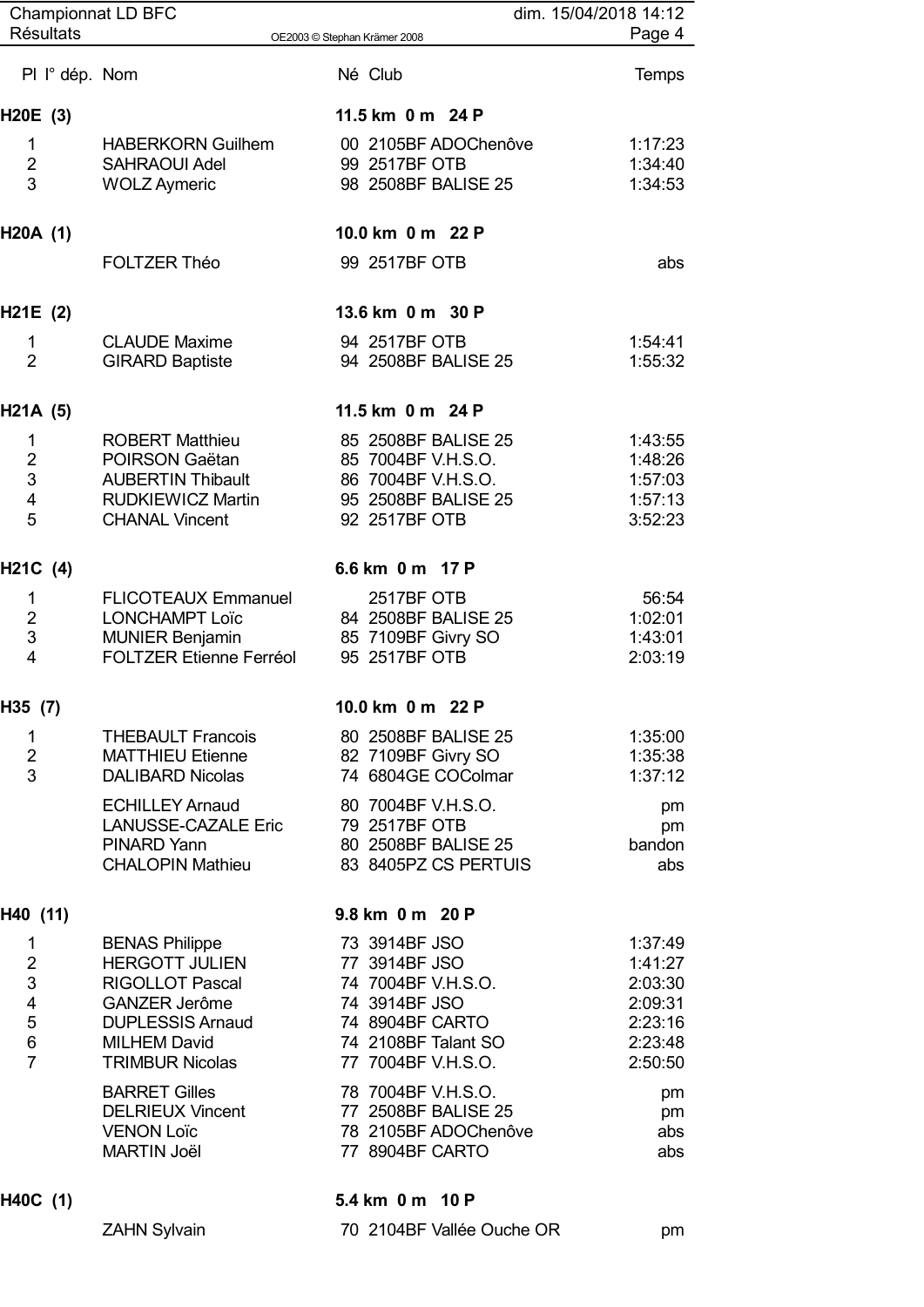| <b>Championnat LD BFC</b>     |                                                 | dim. 15/04/2018 14:12                            |                    |
|-------------------------------|-------------------------------------------------|--------------------------------------------------|--------------------|
| <b>Résultats</b>              |                                                 | OE2003 © Stephan Krämer 2008                     | Page 5             |
| PI I° dép. Nom                |                                                 | Né Club                                          | Temps              |
| H45 (14)                      |                                                 | 9.8 km 0 m 20 P                                  |                    |
| 1                             | <b>PARIGOT Olivier</b>                          | 73 2109BF A.S.Quetigny                           | 1:15:32            |
| $\overline{2}$                | <b>GENTAS Hervé</b>                             | 69 3914BF JSO                                    | 1:26:53            |
| 3                             | <b>DELOCHE David</b>                            | 71 2109BF A.S.Quetigny                           | 1:31:32            |
| 4                             | <b>VIDEIRA Jean-Baptiste</b>                    | 72 3914BF JSO                                    | 1:37:39            |
| 5                             | <b>GANDELIN Emmanuel</b>                        | 73 3914BF JSO                                    | 1:42:51            |
| 6<br>$\overline{7}$           | <b>VADROT Adrien</b><br><b>MARTINIEN Pascal</b> | 72 2508BF BALISE 25<br>69 2105BF ADOChenôve      | 1:49:10            |
| 8                             | <b>CHARDAIRE Damien</b>                         | 72 2508BF BALISE 25                              | 1:50:56<br>1:51:34 |
| 9                             | <b>MASSON David</b>                             | 72 2108BF Talant SO                              | 1:52:38            |
| 10                            | <b>BAUD Jean-Michel</b>                         | 72 2508BF BALISE 25                              | 1:55:28            |
| 11                            | <b>DANNECKER Gilles</b>                         | 71 3913BF O'JURA                                 | 2:01:51            |
| 12                            | <b>FLECK Frederick</b>                          | 72 2517BF OTB                                    | 2:02:12            |
| 13                            | <b>PALCAU Valentin</b>                          | 69 2109BF A.S.Quetigny                           | 2:02:26            |
| 14                            | <b>SKOWRONEK Laurent</b>                        | 71 2109BF A.S.Quetigny                           | 2:39:20            |
| H50 (9)                       |                                                 | 6.6 km 0 m 17 P                                  |                    |
| 1                             | <b>HABERKORN Bruno</b>                          | 68 2105BF ADOChenôve                             | 1:04:38            |
| $\overline{c}$                | <b>FIGUIERE Pascal</b>                          | 66 7109BF Givry SO                               | 1:07:52            |
| 3                             | <b>BETTINGER J-Michel</b>                       | 66 7004BF V.H.S.O.                               | 1:12:51            |
| $\overline{\mathbf{4}}$       | <b>GENTAS Gilles</b>                            | 68 3914BF JSO                                    | 1:13:52            |
| 5                             | <b>HENKY Francis</b>                            | 65 2109BF A.S.Quetigny                           | 1:18:09            |
| $\,6$<br>$\overline{7}$       | <b>LATASTE Pierre</b><br><b>LAURIN Patrice</b>  | 67 6804GE COColmar<br>63 2105BF ADOChenôve       | 1:18:18<br>1:20:46 |
| 8                             | <b>OLIVE Michel</b>                             | 68 2109BF A.S.Quetigny                           | 1:30:14            |
|                               | <b>BARDENET J-Luc</b>                           | 64 7004BF V.H.S.O.                               | abs                |
|                               |                                                 |                                                  |                    |
| H55 (11)                      |                                                 | 6.6 km 0 m 17 P                                  |                    |
| 1                             | <b>VUILLEMIN Michel</b>                         | 63 2508BF BALISE 25                              | 57:06              |
| $\overline{2}$                | <b>BOUCHAN Luc</b>                              | 62 9006BF RAMBO                                  | 1:03:04            |
| 3                             | LALEVEE Jean-David                              | 63 2104BF Vallée Ouche OR                        | 1:04:55            |
| $\overline{\mathbf{4}}$<br>5  | <b>MONNOT Gilbert</b><br><b>MERAT Laurent</b>   | 62 2108BF Talant SO<br>63 3913BF O'JURA          | 1:09:22<br>1:13:07 |
| $\,6$                         | <b>TERZI Pierre</b>                             | 60 2109BF A.S.Quetigny                           | 1:13:37            |
| $\overline{7}$                | <b>DEMAISON Guy</b>                             | 59 7004BF V.H.S.O.                               | 1:20:56            |
| 8                             | <b>CELLIER Vincent</b>                          | 61 2108BF Talant SO                              | 1:28:46            |
| 9                             | <b>PIERRE Eric</b>                              | 61 5803BO NORD                                   | 1:47:17            |
| 10                            | <b>WOLZ Patrice</b>                             | 62 2508BF BALISE 25                              | 2:13:03            |
| 11                            | RUDKIEWICZ Christophe                           | 62 2508BF BALISE 25                              | 2:28:02            |
| H60 (6)                       |                                                 | 5.4 km 0 m 10 P                                  |                    |
| $\mathbf 1$                   | <b>CLERC Gaston</b>                             | 57 2105BF ADOChenôve                             | 53:13              |
| $\overline{2}$                | <b>PAPILLON Daniel</b>                          | 54 2109BF A.S.Quetigny                           | 54:30              |
| 3                             | <b>SUTY Jean-Claude</b>                         | 57 2109BF A.S.Quetigny                           | 56:45              |
| $\overline{4}$                | <b>VUILLAUME Bertrand</b>                       | 58 2104BF Vallée Ouche OR                        | 57:24              |
| 5<br>$6\phantom{a}$           | <b>COLE Christian</b><br><b>CERINI J-Michel</b> | 55 2101BF A.B.C.O. DIJON<br>54 2508BF BALISE 25  | 57:44<br>1:18:47   |
| H65 (5)                       |                                                 | 5.4 km 0 m 10 P                                  |                    |
|                               |                                                 |                                                  |                    |
| $\mathbf 1$<br>$\overline{2}$ | <b>MARCHAL Didier</b><br><b>MANO Claudio</b>    | 51 2508BF BALISE 25<br>49 2104BF Vallée Ouche OR | 1:06:44<br>1:12:06 |
| 3                             | <b>MASSON Michel</b>                            | 50 2105BF ADOChenôve                             | 1:20:05            |
| $\overline{4}$                | <b>GOLMARD Dominique</b>                        | 50 2101BF A.B.C.O. DIJON                         | 1:29:43            |
| 5                             | <b>ENARD Yves</b>                               | 49 2101BF A.B.C.O. DIJON                         | 1:37:19            |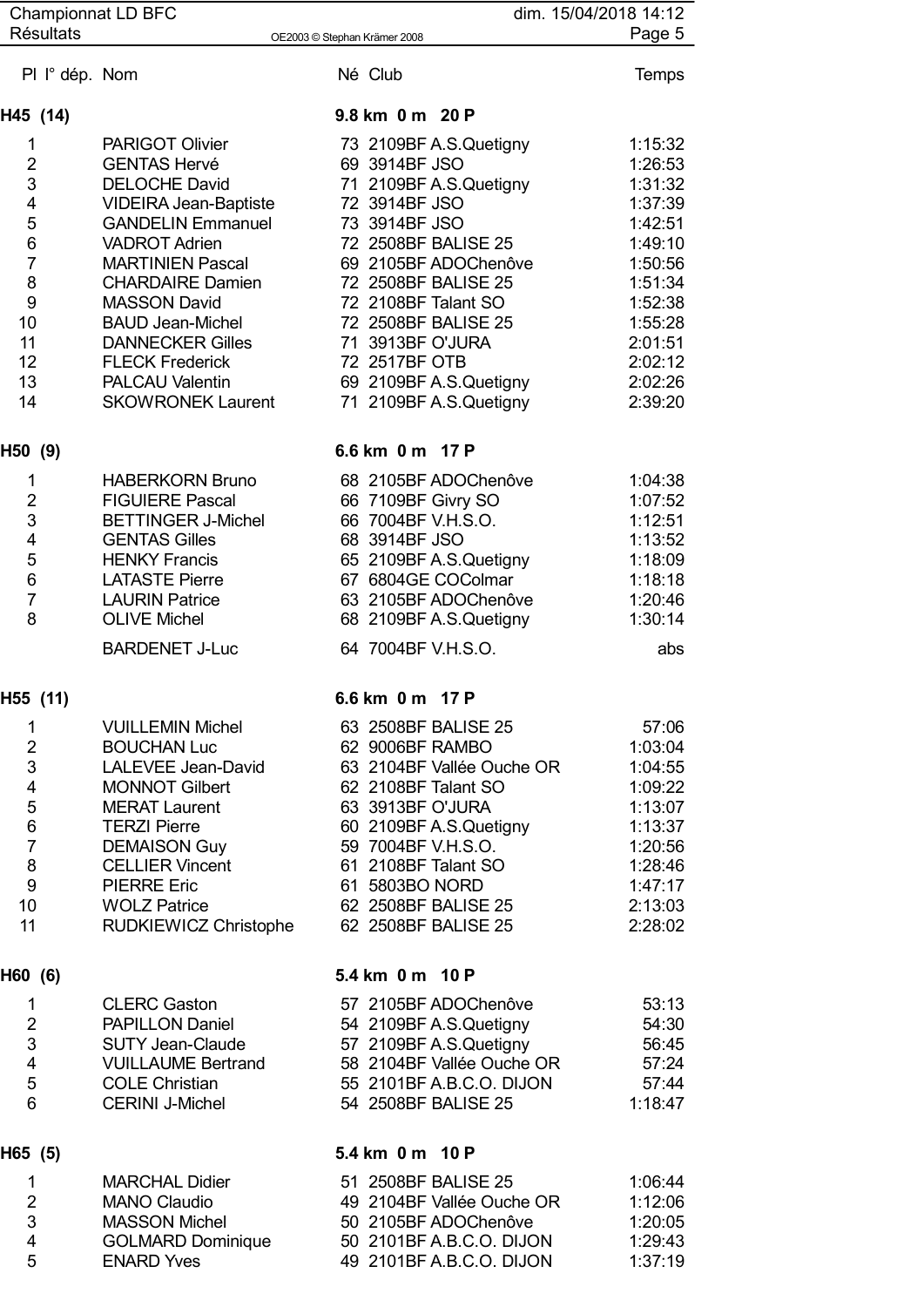| <b>Championnat LD BFC</b>                                                       |                                                                                                                                                                                                                                                                                                            | dim. 15/04/2018 14:12                                                                                                                                                                                                                                                              |                                                                                                                   |
|---------------------------------------------------------------------------------|------------------------------------------------------------------------------------------------------------------------------------------------------------------------------------------------------------------------------------------------------------------------------------------------------------|------------------------------------------------------------------------------------------------------------------------------------------------------------------------------------------------------------------------------------------------------------------------------------|-------------------------------------------------------------------------------------------------------------------|
| <b>Résultats</b>                                                                |                                                                                                                                                                                                                                                                                                            | OE2003 © Stephan Krämer 2008                                                                                                                                                                                                                                                       | Page 6                                                                                                            |
| PI I° dép. Nom                                                                  |                                                                                                                                                                                                                                                                                                            | Né Club                                                                                                                                                                                                                                                                            | <b>Temps</b>                                                                                                      |
| H70 (12)                                                                        |                                                                                                                                                                                                                                                                                                            | 3.9 km 0 m 9 P                                                                                                                                                                                                                                                                     |                                                                                                                   |
| 1<br>$\overline{2}$<br>3<br>4<br>5<br>6<br>$\overline{7}$<br>8<br>9<br>10<br>11 | <b>VENON Gérard</b><br><b>VUILLET Christian</b><br><b>COLOMBET Christian</b><br><b>ABISSE Jacques</b><br><b>ROBERT Christian</b><br><b>GANZITTI Alexandre</b><br><b>ANTOINE Regis</b><br><b>MARCHAL Yves</b><br><b>GUETIN Michel</b><br><b>DINET Robert</b><br><b>GILQUIN Gérard</b><br><b>RUAUD Alain</b> | 44 2105BF ADOChenôve<br>46 2105BF ADOChenôve<br>45 2108BF Talant SO<br>43 2508BF BALISE 25<br>46 7004BF V.H.S.O.<br>46 9006BF RAMBO<br>39 7108BF COMM<br>47 2108BF Talant SO<br>34 2101BF A.B.C.O. DIJON<br>41 2101BF A.B.C.O. DIJON<br>41 2108BF Talant SO<br>48 2508BF BALISE 25 | 46:54<br>46:59<br>51:25<br>58:03<br>58:14<br>1:09:28<br>1:22:18<br>1:22:20<br>1:42:21<br>1:51:22<br>2:59:10<br>pm |
| Jalonné (10)                                                                    |                                                                                                                                                                                                                                                                                                            | 3.5 km 0 m 8 P                                                                                                                                                                                                                                                                     |                                                                                                                   |
| 1<br>$\overline{2}$<br>3<br>4<br>5<br>6<br>$\overline{7}$<br>8<br>9<br>10       | <b>SKOWRONEK Pauline</b><br><b>GOURIOU Mattéo Thomas</b><br><b>ECHILLEY Jules</b><br><b>ROUGE Joris</b><br><b>BERNARD Yann</b><br><b>VARDOT VOUILLON Quentin</b><br><b>ROBERT Mathilde</b><br>RIZZOTTO Chiara<br><b>ECHILLEY Léonie</b><br><b>TRIMBUR Lili</b>                                             | 10 2109BF A.S.Quetigny<br>10014PO Non licencié<br>09 7004BF V.H.S.O.<br>10014PO Non licencié<br>2517BF OTB<br>10014PO Non licencié<br>13 2508BF BALISE 25<br>12 2508BF BALISE 25<br>10 7004BF V.H.S.O.<br>09 7004BF V.H.S.O.                                                       | 31:08<br>39:07<br>41:45<br>56:32<br>56:53<br>1:15:52<br>1:19:37<br>1:23:31<br>1:44:17<br>2:06:42                  |
| D (1)                                                                           |                                                                                                                                                                                                                                                                                                            | 6.6 km 0 m 17 P                                                                                                                                                                                                                                                                    |                                                                                                                   |
| 1                                                                               | <b>LATASTE Lucie</b>                                                                                                                                                                                                                                                                                       | 02 6804GE COColmar                                                                                                                                                                                                                                                                 | 1:19:28                                                                                                           |
| F(3)                                                                            |                                                                                                                                                                                                                                                                                                            | 3.9 km 0 m 9 P                                                                                                                                                                                                                                                                     |                                                                                                                   |
| $\mathbf{1}$<br>$\overline{2}$<br>3                                             | <b>AMIOT Jacques</b><br><b>FIGARD Mélanie</b><br><b>ECHILLEY Anne Laure</b>                                                                                                                                                                                                                                | 38 2516BF ADORR<br>88 7004BF V.H.S.O.<br>81 7004BF V.H.S.O.                                                                                                                                                                                                                        | 1:23:02<br>1:23:49<br>1:31:20                                                                                     |
| G (1)                                                                           |                                                                                                                                                                                                                                                                                                            | 6.7 km 0 m 18 P                                                                                                                                                                                                                                                                    |                                                                                                                   |
| 1                                                                               | <b>CAILLET François</b>                                                                                                                                                                                                                                                                                    | 60 2109BF A.S.Quetigny                                                                                                                                                                                                                                                             | 1:59:49                                                                                                           |
| H (5)                                                                           |                                                                                                                                                                                                                                                                                                            | 4.6 km 0 m 13 P                                                                                                                                                                                                                                                                    |                                                                                                                   |
| 1<br>$\overline{2}$<br>3<br>$\overline{\mathbf{4}}$<br>5                        | <b>MATTHIEU Claire</b><br><b>ALVES Georges</b><br><b>HENKY Pailin</b><br><b>PIERRE Anne-Marie</b><br>FRANCHEQUIN Jean                                                                                                                                                                                      | 10014PO Non licencié<br>68 2109BF A.S.Quetigny<br>79 2109BF A.S.Quetigny<br>2104BF Vallée Ouche OR<br>10014PO Non licencié                                                                                                                                                         | 1:27:31<br>1:44:45<br>1:56:45<br>2:25:38<br>2:45:52                                                               |
| K (5)                                                                           |                                                                                                                                                                                                                                                                                                            | 3.3 km 0 m 11 P                                                                                                                                                                                                                                                                    |                                                                                                                   |
| 1<br>$\overline{2}$<br>$\mathsf 3$<br>$\overline{\mathbf{4}}$<br>5              | <b>RODRIGUES Léo</b><br><b>SKOWRONEK Isabelle</b><br><b>LAURENT Therese</b><br><b>ROUGE Lisa</b><br><b>TRIMBUR Zoé</b>                                                                                                                                                                                     | 10014PO Non licencié<br>73 2109BF A.S.Quetigny<br>33 2508BF BALISE 25<br>04 2517BF OTB<br>05 7004BF V.H.S.O.                                                                                                                                                                       | 50:38<br>1:03:49<br>2:15:30<br>2:36:54<br>2:42:54                                                                 |